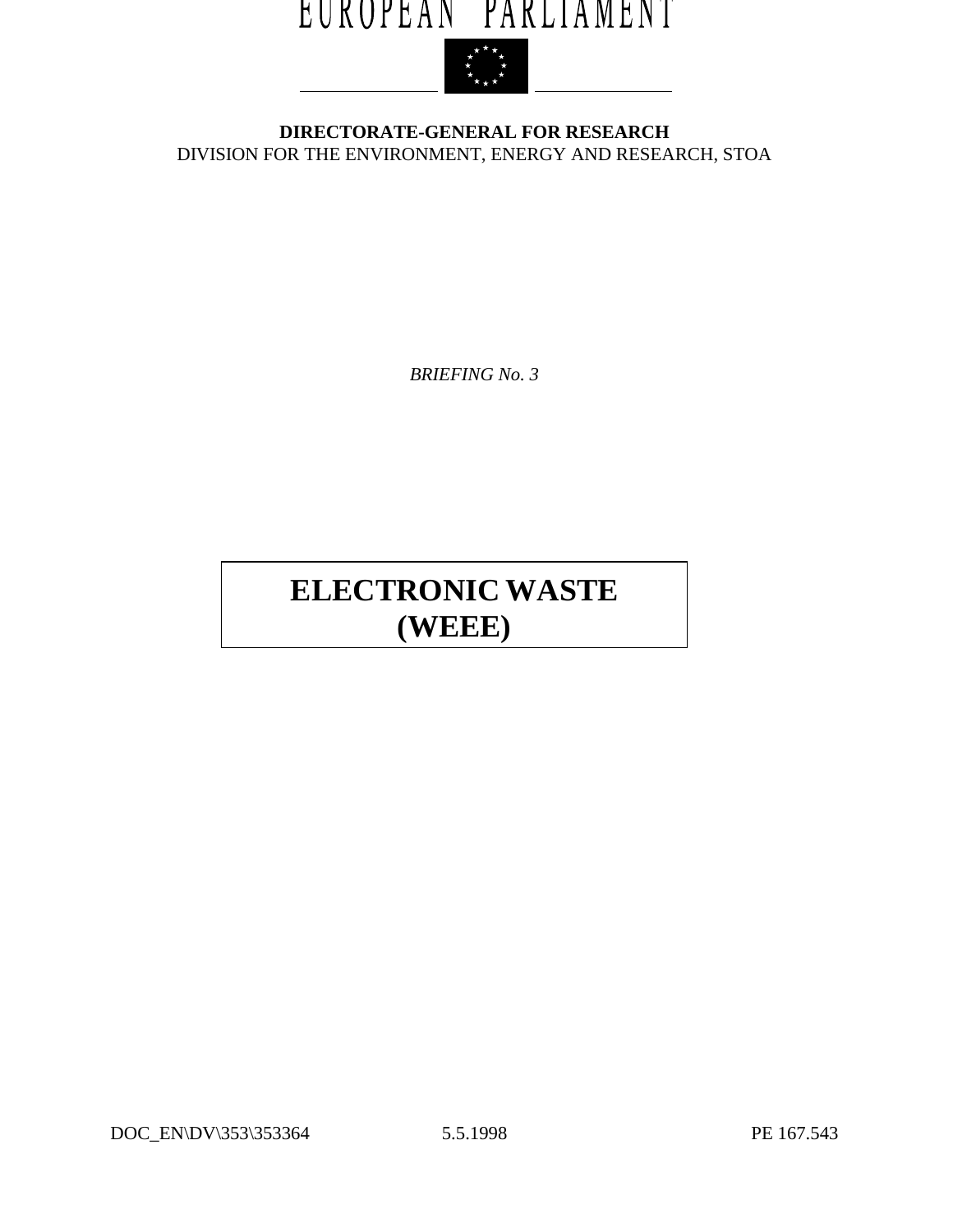## The views expressed here do not necessarily represent the official opinion of the European Parliament

#### **Summary**

With the proliferation and staggering rate of technological development of electronic equipment, the question of how to dispose of it is becoming increasingly urgent. Individual states, such as the USA, Japan, Brazil and Switzerland, are working towards legislation to regulate the situation. The European Union countries appear to be waiting for European-level regulation. This paper sets out the background and seeks to convey the present stage reached in the debate.

| Authors:           | Georg WELSLAU<br>Hans Hermann KRAUS, Administrator                                              |  |
|--------------------|-------------------------------------------------------------------------------------------------|--|
|                    | Directorate B<br>Division for the Environment, Energy and Research, STOA<br>European Parliament |  |
|                    | L-2929 LUXEMBOURG<br>Fax: (352) 4399 7718                                                       |  |
|                    | <sub>or</sub>                                                                                   |  |
|                    | Rue Wiertz 60                                                                                   |  |
|                    | <b>B-1047 BRUSSELS</b><br>Fax: (32) 2 284 49 80                                                 |  |
| Original language: | German - Manuscript completed in February 1998.                                                 |  |
|                    |                                                                                                 |  |

DOC\_EN\DV\353\353364 5.5.1998 PE 167.543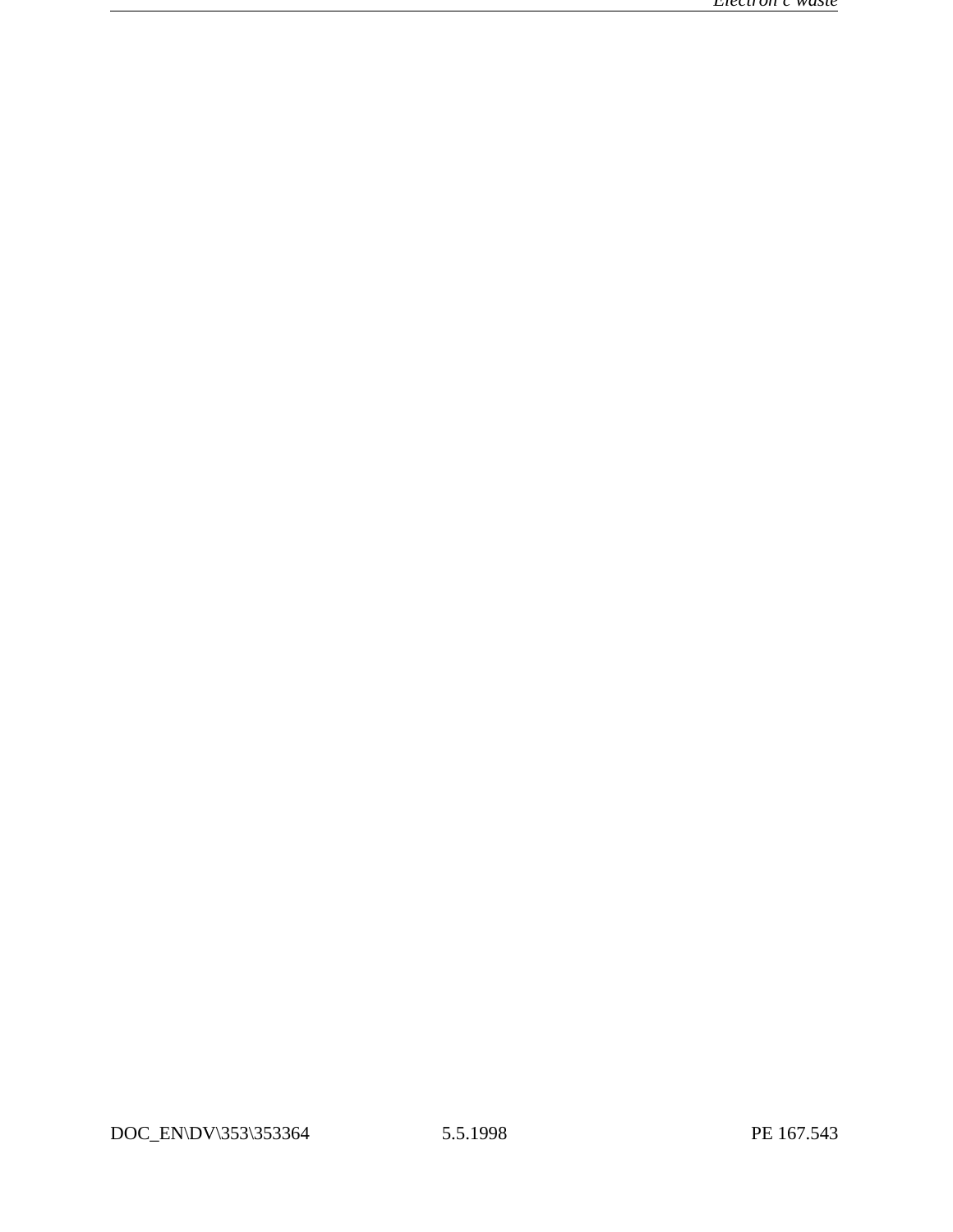## **C O N T E N T S**

|                | Page |
|----------------|------|
| A.             |      |
| <b>B.</b>      |      |
|                |      |
|                |      |
|                |      |
|                |      |
|                |      |
| $\mathbf{C}$ . |      |
| D.             |      |
|                |      |
|                |      |
|                |      |
|                |      |
|                |      |
|                |      |
|                |      |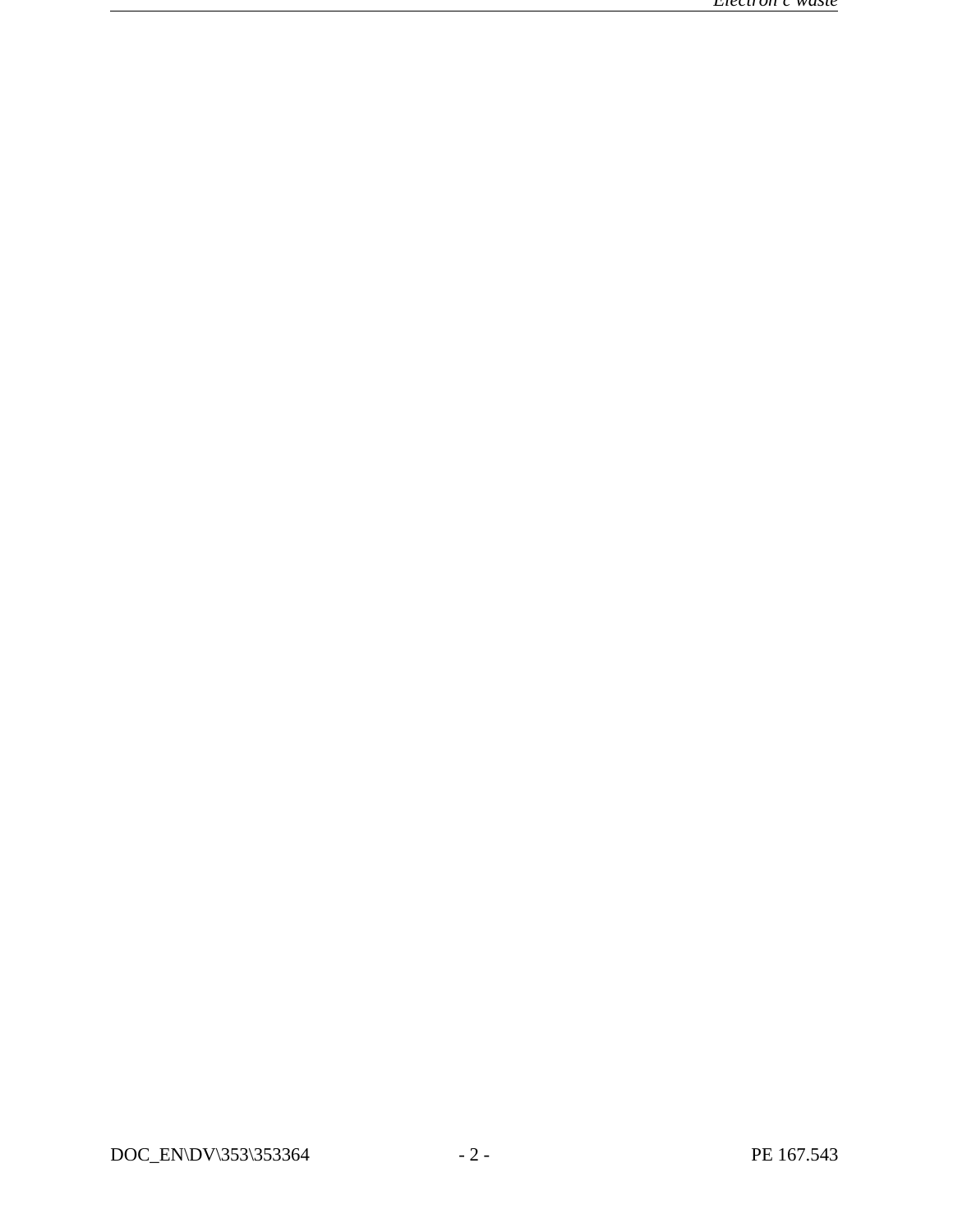### **A. Introduction**

The problem of electronic waste has been a matter of concern among experts since the early Nineties. Since then many countries have undertaken studies into encouraging the recycling and environmentally-compatible disposal of this waste stream. The definition of 'electronic waste'  $(WEEE)^{1}$ , has yet to be standardized.

Electronic waste is taken here to mean all arisings as waste of electronic equipment and parts, including household appliances, electronic entertainment equipment, office, information and communications, cash processing equipment, electric tools, measuring and control instruments, lighting, toys, clocks and watches, laboratory and medical equipment, visual recording and receiving equipment, etc., containing electrical or electronic components.

Electronic waste is a small percentage (less than 1%) of the waste generated in the Member States of the EU. Recycling or disposing of it does, however, represent a problem, as it contains a multitude of components including many hazardous substances such as lead, cadmium or PCBs. The volume of electronic waste is rising with the increasing number of items of equipment being used in households, offices and in general in the industrialized world. Over the next 10 years the German Federal Environmental Office for example forecasts an annual 5-10% increase in Germany while the Commission assumes 3-5% growth for the Member States of the EU.

Until some way into the Nineties the usual way of disposing of electronic waste was simply to separate the ferrous metal it contained. The rest, which was not so easy to deal with, would end up on the waste dump or in the incinerator. Since then a small scale industry has grown up in Germany specializing in electronic waste, comprising about 300 firms. Their methods produce much higher recovery rates, but are expensive (see B.2 below). Large scale industrial scrap firms have now also seen the potential in electronic waste. Unlike the small firms they do not always use their sophisticated recycling techniques but prefer conventional, environmentally unfriendly but more profitable methods. As they work closely with the local authorities who are responsible for disposal, they have first choice of equipment dumped in household rubbish and bulky waste collections. They offer especially low-price disposal of commercial electronic waste. The environment bears the final cost, as about 70% of the residue after they have finished with it is contaminated special waste which, moreover, is not always properly disposed of. In many countries the public is still ignorant of the problems caused by such waste.

These are the problems to be dealt with by waste legislation. Bills in Germany, the Netherlands, the USA, Japan and elsewhere have not yet reached the statute book. The Commission now has electronic waste legislation on its agenda for 1998.

We shall seek to describe the situation, using Germany as an example, and to give a brief history of the regulatory effort in various countries so far. We shall wind up with a look ahead to the factors that need to be taken into account in EU legislation.

In English usage the term 'waste of electric and electronic equipment' has gained a footing, abbreviated to WEEE.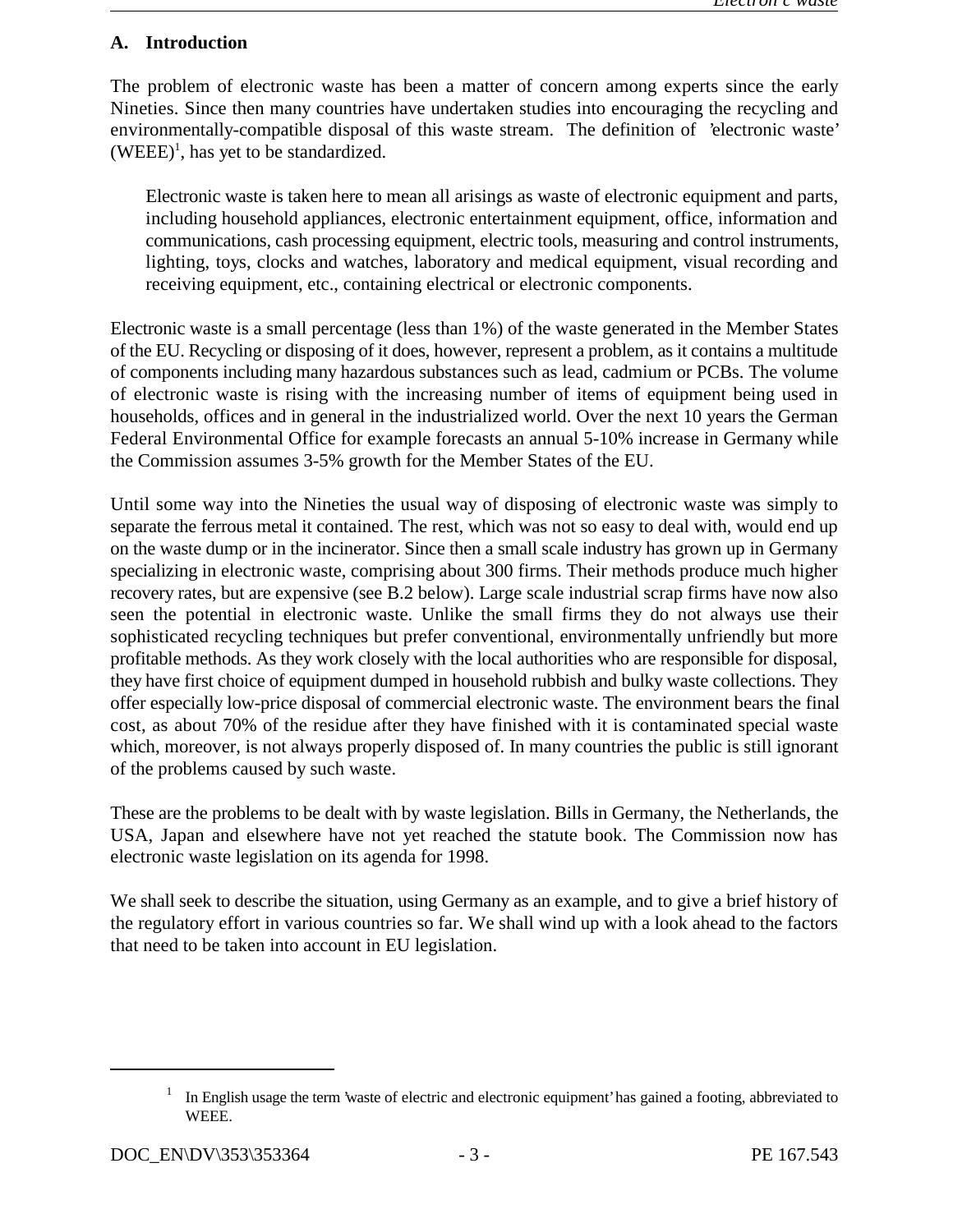#### **B. How it arises and how it is dealt with**

Electrical and electronic equipment is complex and many substances with environmental implications are used in its manufacture. In German households alone there are at present some 900 million pieces of electrical and electronic equipment including about 40 million colour television sets. About 1.5 m tonnes of electronic waste arise every year in Germany (see table 1.) Between 7 and 10 m tonnes arise in Europe as a whole; the cost of disposing of it has been estimated at 5 bn ECU for the year 2000.<sup>2</sup> However, in the 15 Member States electronic waste accounts for less than 1% of the estimated total waste of 1.6 bn tonnes per year.<sup>3</sup>

## **Table 1: Electronic waste arising in Germany (round figures)**<sup>4</sup>

| <b>Quantity/tonnes</b><br>Origin                                                                                      | <b>Number (million)</b> |  |
|-----------------------------------------------------------------------------------------------------------------------|-------------------------|--|
| 560 000<br>Large household appliances (white goods):<br>cookers, washing machines, refrigerators,<br>dishwashers etc. | 12                      |  |
| 250 000<br>Entertainment electronic goods                                                                             |                         |  |
| including 150 000 tonnes of television sets                                                                           | 40                      |  |
| 72 500 Small domestic appliances<br>40                                                                                |                         |  |
| 10 000 Electrical power tools                                                                                         | 3                       |  |
| 206 000<br><b>Batteries</b>                                                                                           | 807                     |  |
| 31 500 Lighting<br>695                                                                                                |                         |  |
| 12 800 Communications equipment<br>no details                                                                         |                         |  |
| 98 000 Information technology appliances<br>38                                                                        |                         |  |
| 35 000 Medical equipment<br>no details                                                                                |                         |  |
| 165 000<br>Switchgear, industrial control equipment                                                                   | no details              |  |
| 60 000 Other                                                                                                          | no details              |  |
| 1 500 800<br><b>Total</b> (about 900 000 t from domestic households<br>and 600 000 t commercial waste)                | $1635 + x$              |  |

 $\degree$  See the answer of the German Federal Government to a written question by the Alliance 90/Greens political group in the German Bundestag, document 13/2199.

 $\frac{3}{2}$  COM, Recovery of WEEE, p. 24.

According to details provided by the Central Association of the Electrical Engineering and Electronics <sup>4</sup> industry (ZVEI), in: BVSE, Wie geht das? p. 3. See similar Federal Government data op.cit. question 9, based on estimates for 1994 and 1998 (the latter at a total of 1.8 m tonnes).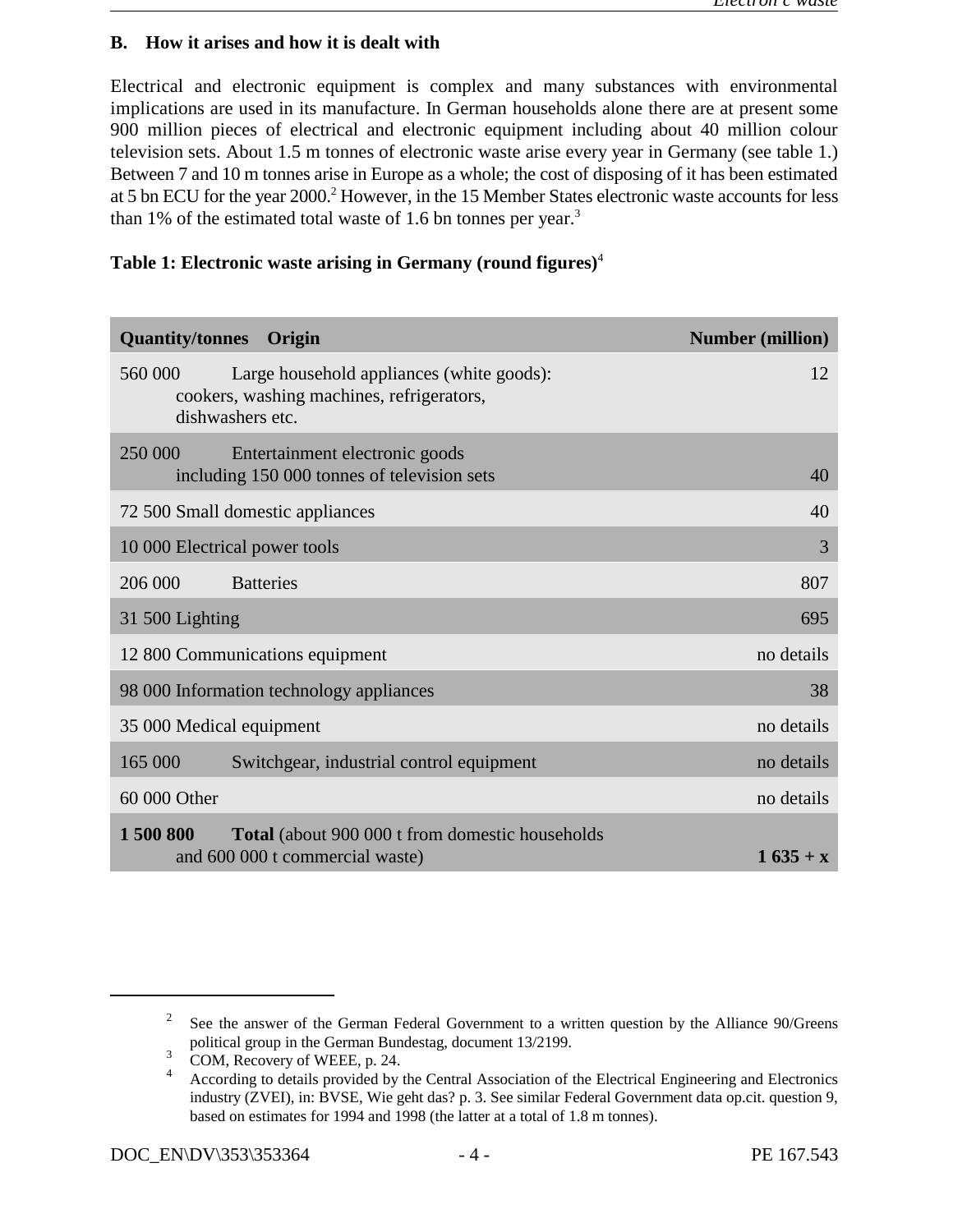#### **1. The initial situation**

Unlawful appliances are usually put out with household rubbish. This kind of disposal raises a number of difficulties. Firstly, the hybrid nature of the waste produces an uncontrolled input of dangerous substances when the waste is dumped or incinerated. And secondly, mixed disposal does not meet the requirement laid down in the German 'Cycle economy and Waste Law', that priority be given to recycling before any other kind of disposal.

There are up to 1000 different substances in electronic waste. Because of the close intermingling of the materials down to the microscopic quantities it is often quite impractical to separate and sort them; there is also usually little information on their composition especially as components often originate in the Far East.5

Electronic waste contains a whole range of pollutants including numerous heavy metals such as lead and cadmium, for example in CRSs or plastics stabilized by heavy metals, condensers containing PCBs, and polybrominated biphenyls etc. used as fire retardants in casings and circuit boards.<sup>6</sup>

On the other hand electronic waste contains valuable raw materials including many rare metals. Apart from condensers and some plastics, present-day technology is capable of preparing most components from an electronic or electric appliance for recycling. 95% of the mass of a control technology switchboard - a common piece of equipment - can be recycled.7

| Table 2 WEEE Composition (by mass)<br>(white, brown and IT/office products) $8$ |      | Table 3. Household waste WEEE<br>arisings (per cent) by mass) <sup>9</sup> |      |
|---------------------------------------------------------------------------------|------|----------------------------------------------------------------------------|------|
| Material Proportion of total (%)                                                |      | Household appliances                                                       | $\%$ |
| metals                                                                          | 49.0 | white goods                                                                | 70   |
| plastics                                                                        | 20.7 | washing machines                                                           | 28   |
| glass/ceramics                                                                  | 18.1 | televisions                                                                | 9    |
| wirng                                                                           | 0.4  | brown goods                                                                | 15   |
| 1.2<br>printed circuit boards                                                   |      | IT equipment                                                               | 6    |
| wood                                                                            | 0.3  | other                                                                      | 9    |
| rubber                                                                          | 0.4  |                                                                            |      |
| insulation                                                                      | 0.8  |                                                                            |      |
| concrete                                                                        | 4.1  |                                                                            |      |
| other                                                                           | 4.9  |                                                                            |      |
|                                                                                 |      |                                                                            |      |

The solution has yet to be found to the problem of recycling plastics in electronic waste. The main problem is the variety of plastics and the presence of bromium salts in them as fire retardants which, when processed using heat, may produce dioxins and furanes. Separating plastics is also made no

 $\frac{5}{6}$  Koellner/Fichtler, p. 16.

 $\frac{6}{7}$  More details in Koellner/Fichtler, p. 16 et seq.

Koellner/Fichtler, p. 24

Strange, Preliminary Document/First European Waste Forum (Session 4: WEEE), Brussels, 11/1997, p.2. <sup>8</sup> IT=Information Technology.

 $9$  Ibid.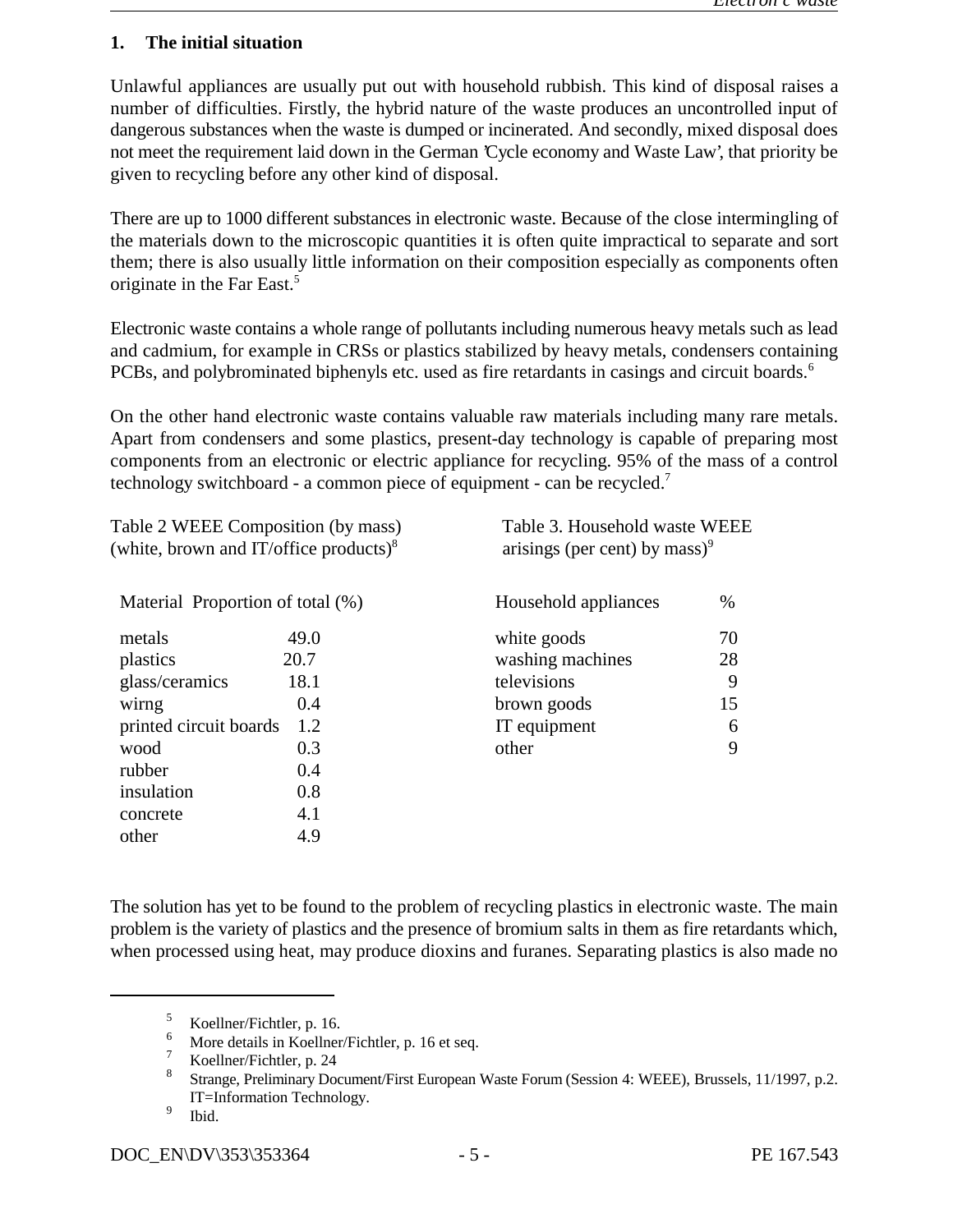easier by the presence of some 2000 other additives, many of which are known to be potential pathogens.<sup>10</sup> The situation may be expected to improve with changes in materials and better labelling in future generations of equipment, but this does not solve the problem of existing equipment, and we should bear in mind the numbers involved (Table 1) and the average life of 5-10 years.

## **2. Recycling by SMUs**

Since the presentation of the draft Electronic Waste Ordinance (see D.1 below), a small-scale industry recycling electronic waste has come into existence in Germany. Its trade associations<sup>11</sup> have drawn up a small firms electronic waste recycling plan (MERK). Disposal basically occurs in three stages:

- Preliminary manual dismantling using pneumatic tools. Apart from components containing pollutants, large transformers and ventilators, steel frames etc. are manually dismantled.
- Removal of pollutants, manually, as the equipment is dismantled. Wet condensers in view of the PCB risk, together with Ni-Cd batteries, lithium batteries, mercury switches and LCDdisplays are dismantled. Material storage and disposal in compliance with waste legislation and storage requirements.
- Cold grinding and separation (e.g. dry mechanical preparation) in stages, reducing electronic components in a series of mills to the consistency of sand. This is then separated by various processes (magnets, high performance screens, sieves) into metal, plastic and synthetic fibre.

Seven separate fractions are recovered:

- 1. Metals are separated into pure fractions, compounds being mechanically worked. These fractions are then melted down.
- 2. Plastics are recycled if they can be reliably sorted, otherwise (as mixed plastics) thermal and energy recovery.
- 3. Glass may be recycled as front panel glass by the glass industry; contaminated screen glass (cone glass) may be used for slag.
- 4. Metals can be extracted from circuit boards by thermal and electrolytic treatment; the ash residue is dumped.
- 5. Components are reconditioned if possible otherwise burnt as special waste or dumped below ground.
- 6. Plugs and sockets from which metals are recovered by mechanical and thermal processes; plastics are recycled or thermally recovered (see 2).

 $^{10}$  Koellner/Fichtler, p. 21 et seq.

Federal association for secondary raw materials and disposal (Bundesverband Sekundärrohstoffe und Entsorgung (bvse) and Federal association of small and medium sized electrical and electronic equipment disposal and recycling undertakings (Bundesvereinigung mittelständischer Elektro-und Elektronikgeräte-Entsorgungs- und Verwertungsunternehmen) *(BEVU).*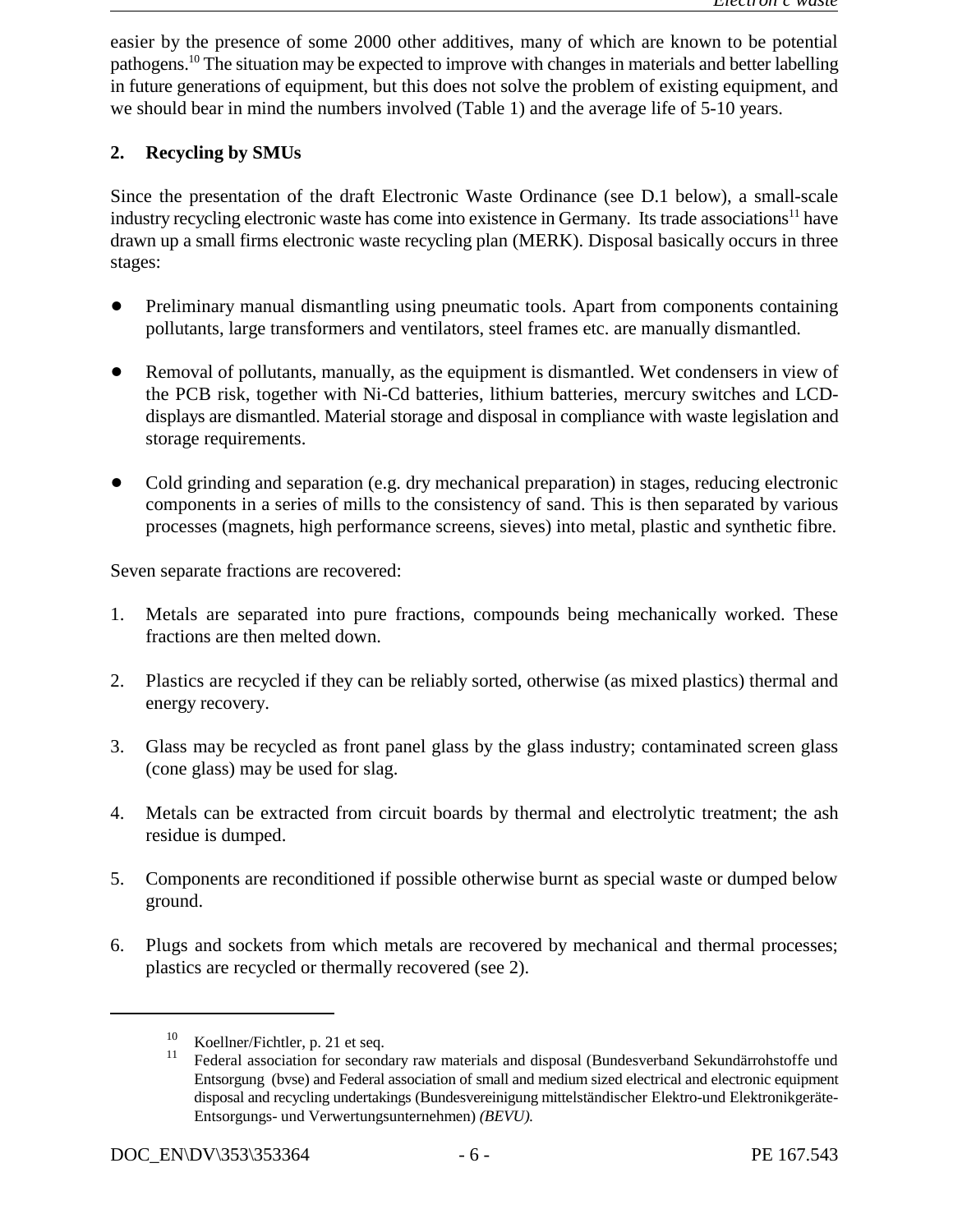7. Wiring, the metal parts of which are mechanically recovered, while plastics are recycled or thermally recovered. (see 2).

The quantity of non-recyclable material depends on the nature of the waste. For example, TV sets leave only chipboard housings in some cases, condensers, the illuminant, and plastics containing bromium, as waste or special waste. The recovery rate is then about 70%, and in more recent TV sets with plastic housings about 90%. Office and communications equipment also achieve about 90%, although these rates can be manipulated as they are as open to interpretation as are the rates under the 'Green Dot' scheme.

As electronic waste processing is usually manual it is also very expensive. This and the under-use of existing capacity has been responsible for the economic difficulties which have hit the industry  $(falling prices)<sup>12</sup>$ . The small operators also obtain most of their waste from trade and industry while they have hardly had access to local authority sources (see B3). The manual dismantling of equipment required for recovery currently costs well over 500 ECU/t in Germany, although a fall in costs might well be possible. Table 4 shows examples of costs. In Europe costs vary between 180 ECU/t in Scotland and 2445 ECU/t in Austria.<sup>13</sup> A rational recycling logistics system is vital. Every local authority should have collection points for electronic waste, while dismantling and sorting units should be regional (district level), and special processing units at inter-regional level, depending on arisings and plant capacity.<sup>14</sup> With comprehensive use of technology the Federal Government estimate logistics and disposal costs at about ECU 1 billion in Germany.15

### **Table 4: Selected average cost (1994) of the disposal of electronic waste (free at recycling plant) in Germany**<sup>16</sup>

| <b>Type of equipment</b>           | Range                |
|------------------------------------|----------------------|
| VDUs                               | 15 - 32.5 ECU/unit   |
| PCs with monitor                   | 22.5 - 45 ECU/unit   |
| Refrigerators and freezers         | 15 - 25 ECU/unit     |
| Domestic appliances                | 7.5 - 12.5 ECU/unit  |
| Entertainment electronic equipment | $0.75 - 1.85$ ECU/kg |
| Computer peripherals               | $0.75 - 1$ ECU/kg    |

<sup>&</sup>lt;sup>12</sup> Federal Government (footnote 2), answer to question 14.<br><sup>13</sup> Strange on sit p. 7

 $\frac{13}{14}$  Strange op. cit. p. 7.

 $\frac{14}{15}$  Schlögl, p. 40.

<sup>&</sup>lt;sup>15</sup> Federal Government (footnote 2), answer to question 22.<br><sup>16</sup> Tiltmann/Schüren n 258

Tiltmann/Schüren, p. 258. <sup>16</sup>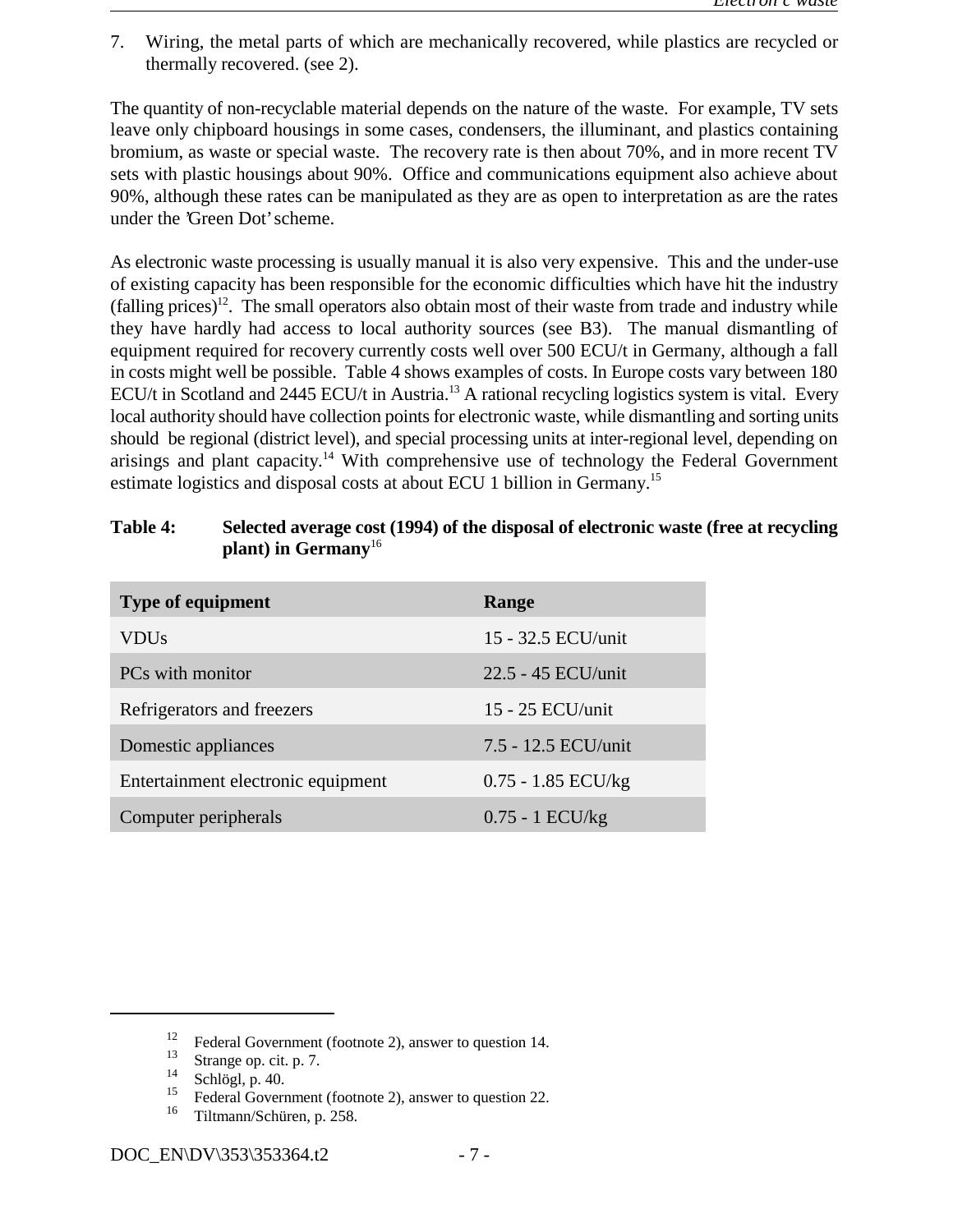## **3. Conventional scrapping methods - not so golden oldie**

By contrast with the small firm approach described above, in the past electronic waste was taken by scrap metal merchants who shredded it to recover the metals and were able to recover about 30% of the waste while producing large quantities of special waste. The expense of disposing of the special waste started them looking for cheaper albeit illegal ways of disposing of that waste. The resulting scandals led to governmental regulatory action (see D below) and encouraged forwardlooking companies to find better solutions.

The major scrap firms are now enviously eyeing the development of the smaller firms and using their economic muscle, in respect of local authority waste in particular, to get into the electronic waste business for themselves. They have access to domestic appliances via bulky waste collections and to used commercial equipment via low disposal prices. However the large scrap firms were unable either to establish or take over specialist dismantling operations profitably at low prices, and they therefore initially reverted to the traditional shredder methods; in some cases they handed over the preliminary dismantling to charities in which the equipment was gutted for the shredder plants using subsidized labour. Since then some of them have invested in technology or are themselves supplying to dismantling units, so that they too are now offering expert dismantling and recycling. However, in many cases, in the absence of more sophisticated methods, the recovery rate associated with oldfashioned scrap processing is largely unchanged (i.e. producing 70% of contaminated special waste). $17$ 

## **4. Exporting waste**

One cheaper alternative to any kind of processing is to export electronic waste as waste for recycling (see Cycle Economy and Waste Law). This at first sight reduces disposal costs but continues to produce environmental scandals and is ecologically unjustifiable on the ground of transport costs alone.

## **5. Summary and evaluation**

To summarize, electronic waste in Germany is still being 'disposed of' in traditional and hence highly irresponsible because environmentally-damaging ways.

The problems facing those responsible for disposal, whether they be local authorities or manufacturers, are manifold. There is a lack of information on appropriate disposal facilities, of yardsticks for assessing offers, there is uncertainty over how a special waste disposal operator will deal with the material and how his operations are to be monitored. The electronic waste processing market is heavily influenced by external factors such as the degree of public environmental awareness and the unwillingness to accept special waste dump sites.

The specialist small firm answer to the electronic waste problem will, in the absence of regulation of electronic waste treatment, be unable in the long term to prevail against the power of the major scrap companies. Their associations are therefore calling for immediate regulation to prevent the free-rider effect which could lead to the collapse of the small specialist disposal industry. The local authorities and local authority associations are supporting this demand as they are unable to exclude

<sup>&</sup>lt;sup>17</sup> Didszun: Kreisläufe im Elektronik-Recycling - zurück zu den Mißständen; Umwelt, Vol. 27 (1997), p. 3. (Electronic recycling cycles - back to the bad old ways).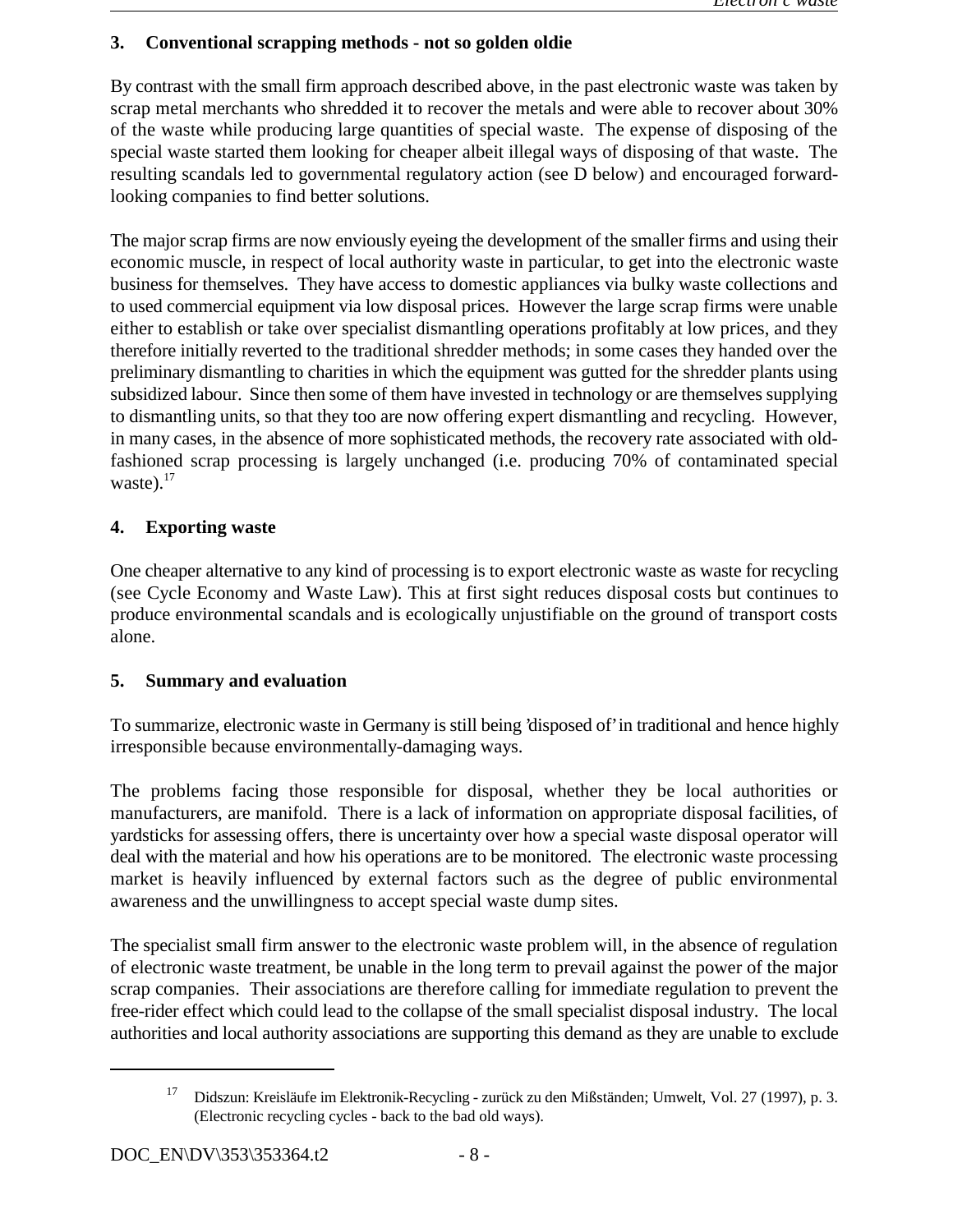electronic waste from domestic refuse collection. The unresolved matter of the cost of returning electronic waste has so far largely prevented local authority waste disposal bodies from embarking on systematic separate treatment for electronic waste and its proper processing, so as to avoid having to increase refuse charges still further<sup>18</sup>. An investigation by the Berlin Technical University has shown that some 200 out of 500 local authority waste disposal departments provide recycling centres at which electronic waste is collected.19

The situation is no better elsewhere in Europe. There follows a description of measures already taken or planned in Europe to date.

## **C. Production-oriented approach: the EUREKA project for 'green electronics'**

It is well enough known that the keys to minimizing disposal problems are to avoid pollutants and, especially in the case of plastics, avoiding mixing materials.

In 1994, under code number EU 1140, a EUREKA project was launched with a 66-month timescale (into the year 2000) and a budget of just over 20 m ECU to set up 'green electronics' in Europe. The project, officially designated EUROENVIRON CARE VISION 2000, with Sony Europe in the lead role, represents a plan for recycling electronic consumer goods, with the emphasis on TV sets and PCs. The aim is to achieve an overall approach making possible the economic and environmentally sustainable recycling of large flows of electronic waste. The project will seek to resolve the problems of disposal in a technically and logistically profitable way. Participants in the project come from Denmark, Germany, Austria, Sweden, Spain and Switzerland.<sup>20</sup>

The project opted for the **Life-Cycle Approach** to optimize disposal: electronic equipment may be durable but have only a short operating life, due to partial breakdown or technical progress. Obsolete electronic equipment of this kind is not recycled in practice. In Germany less than 10% of electronic waste is sent for recycling, which is a further burden on the environment and the health of recycling technicians.<sup>21</sup> It would therefore be desirable for used parts which have not yet reached the end of their life to be incorporated in new products, although this might meet manufacturer and consumer resistance.

The more efficient use of materials at the manufacturing stage, together with the disposal of 'End-of-Life' equipment, is crucial to any policy for the avoidance of electronic waste. It includes for example forward-looking product design to simplify the eventual, and expensive, dismantling process, longer life for equipment and its components or the ability to upgrade it with the latest components (e.g. chips including more up to date control software). There is however a drawback in that for example longer equipment life might delay the purchase of newer and more environmentally compatible equipment. We should not however forget that manufacturing itself is harmful to the environment.

<sup>&</sup>lt;sup>18</sup> See motion by the SPD Group of 28.4.1997, German Bundestag, Document 13/7561. The Münster (Westphalia) refuse management plant, as pioneers in the separation and recycling of waste, issue contracts for the recycling/disposal of electronic waste after prior vetting of applicants.

 $rac{19}{20}$  Strange, op. cit., p. 6.

See written question by the Alliance 90/The Greens Group, German Bundestag, Document 13/2199 (footnote 2).

 $\frac{21}{10}$  ibid; on the Life-Cycle Approach see CUTTER INFORMATION CORPORATION, Product Stewardship Adviser, News and strategies for lifecycle management of electronics, see also http://www.cutter.com.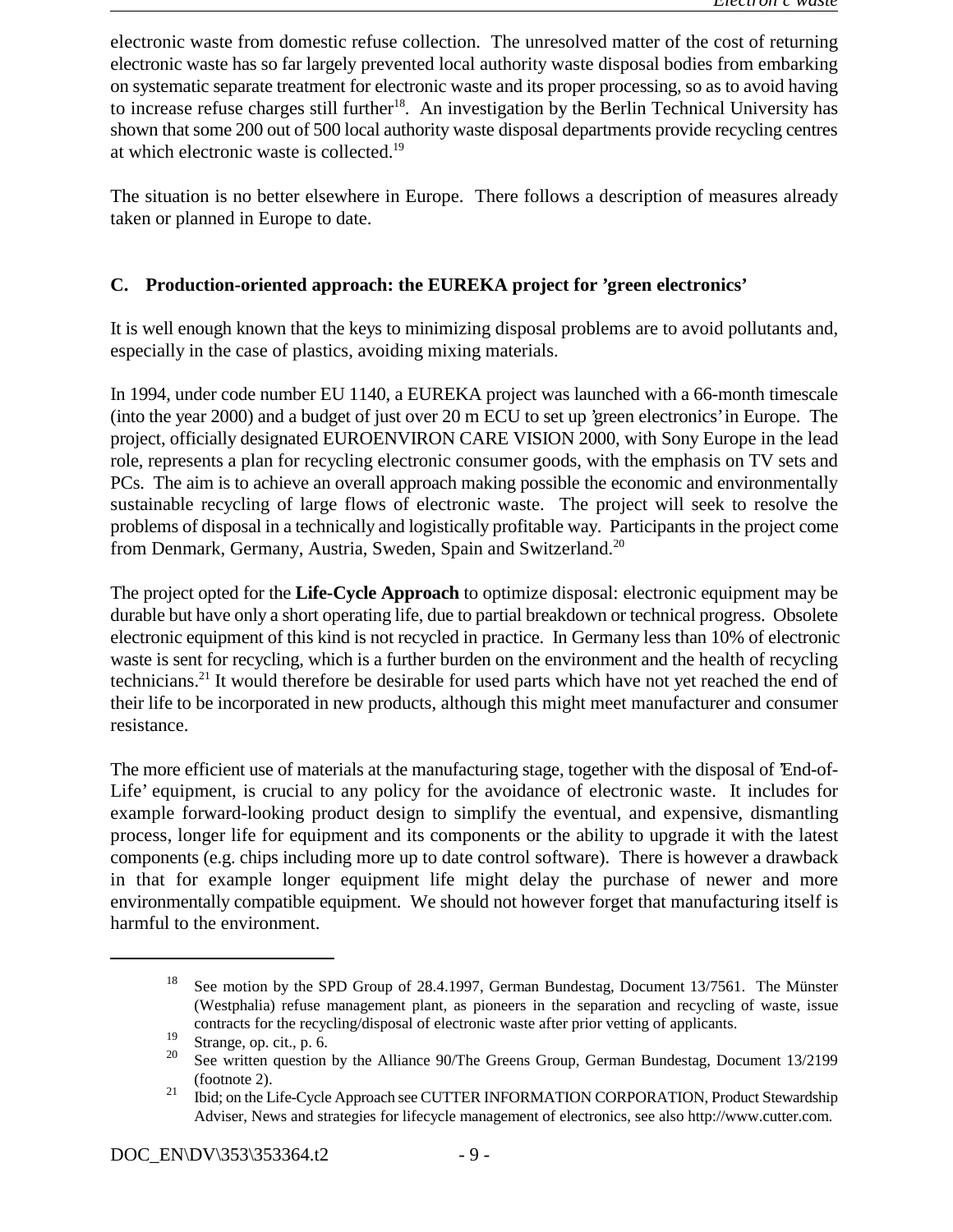The Federal Government expects that basic principles for green electronics will be introduced for of manufacturing, recycling and disposal between the years 2000 and 2005, on the basis of a lengthy process of continual product improvement.<sup>22</sup>

## **D. Attempts to regulate electronic waste treatment**

In 1991 the Federal Ministry of the Environment submitted the first ever draft electronic waste ordinance (EVO), taking a comprehensive approach to electronic and electrical equipment. This triggered a prolonged debate in all industrialized countries on the handling of electronic waste.

The debate revealed the importance of producer responsibility by manufacturers and dealers or importers in improving recovery and recycling rates. Some however also point to the consumer's shared responsibility on the basis that it is often social trends (and fashion phenomena in particular) which encourage purchase decisions. The impact on the labour market is another factor. The repair of and trade in used equipment could disappear as a result of producer-responsibility legislation. On the other hand, electronic waste recycling will create many jobs as the dismantling of used equipment alone is labour intensive. Moreover these would be jobs for the relatively unskilled workers who are most hit by unemployment. Producer responsibility could also encourage manufacturers to lease equipment rather than sell it and then employ more people in customer services on maintenance and upgrades.<sup>23</sup>

The key questions affecting legislation and the effectiveness of future laws are:

- What is covered by the term electronic waste (WEEE)?
- Who pays for disposal?
- Is producer responsibility the only answer? (For example, could responsibility be shared with local authorities and consumers?)
- Is legislation actually necessary? (What would be the benefits of voluntary commitments?)
- How can sufficient recovery of material be achieved to guarantee recycling firms a reliable and adequate flow of secondary material?
- Are there any markets for recycled products?
- Does legislation constitute barriers to trade?

Federal Government (footnote 2), answer to question 8.<br>
Strange on cit n  $\frac{8}{3}$ 

Strange op. cit., p. 8.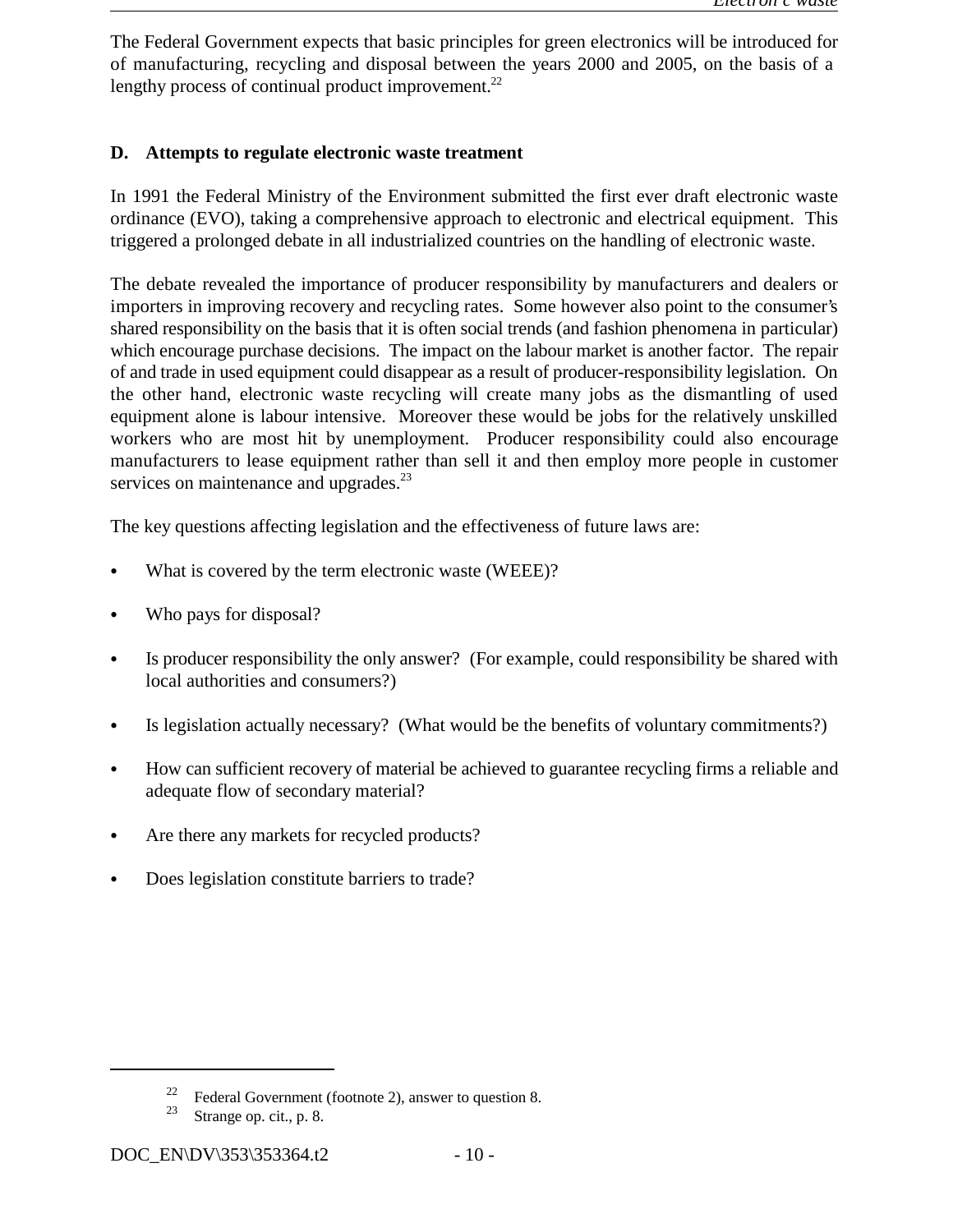## **1. Electronic Waste Ordinance Or it Equipment Ordinance (EVO) in Germany**

The 1991/2 draft EVO, which was not however adopted, took a comprehensive approach in both its scope and the responsibilities imposed. The aims of the draft were based on the objectives of the 1994 'Cycle Economy and Waste Law' then in the process of adoption, of which it would have been an implementing provision. Electronic waste was to be avoided or reduced by a number of measures. It provided for improvements in materials, manufacturing technology, collection systems to achieve extensive return of used equipment followed by reuse or recycling and finally proper disposal.

All manufacturers and traders (and in particular importers) of electrical or electronic equipment were to be liable under the EVO, in line with producer responsibility which under Section 22 II(5) of the Cycle Economy and Waste Law extends to the taking back, recycling or disposal of the products. The draft EVO contained a comprehensive inventory of products and product categories and laid down the take-back and recovery obligations of those liable.

Hearings of the parties involved revealed considerable reservations by industry towards the scheme. The Central Association of the Electro-technical and Electronics Industry (ZVEI) in particular was unwilling to commit itself to any comprehensive producer responsibility as now laid down by the Cycle Economy and Waste Law. The Federal Government therefore came round to the view that the problems could best be solved initially by measures in individual fields; it decided to give priority to measures governing the most important segments of electronic waste, i.e. information and telecommunications technology  $(T)$ , white goods and TV sets.<sup>24</sup> Moreover, the recycling of these types of equipment is the most rewarding. The IT industry in particular adopted an accommodating approach and sought to bring greater environmental awareness into its manufactures and conducted its own dismantling trials. The government then, in March 1996, issued a draft ordinance on IT equipment providing for shared responsibility between the local authorities responsible for collecting electronic waste and the parties subject to producer responsibility for transport, recycling and/or disposal. The government is trying to be in a position to adopt the ordinance before the end of this legislative period (i.e. before the Bundestag elections in autumn 1998).

In any event the treatment of electronic waste will have to comply with the Cycle Economy and Waste Law which came into force in October 1996, and gives priority to the recycling of products or their components. The basic obligations to recycle and dispose of waste are laid down in that law, which also requires that emission control and hazardous substances legislation has to be taken into account. Recycling and disposal firms have to be especially qualified to meet these requirements and Section 16 of the law requires them to be certified. The Federal Government therefore agreed to the system proposed by the industry associations (ZVEI and VDMA) of certification for recycling firms, accompanied by official monitoring of compliance with plant and hazardous substance legislation; further measures by the regulatory bodies seemed initially unnecessary.<sup>25</sup>

There are various reasons for the slowness of progress since the 1991 first draft. At first the topic was new and relatively undebated, and then much of industry, which was to have been involved in the process, was insufficiently innovative. The 1994 coalition agreement adopted the principle of deregulation, thus banking on voluntary self-regulation rather than legislation. Finally, the ordinance needed the approval of the Bundesrat, in which the local authorities were able to voice their

<sup>&</sup>lt;sup>24</sup> Federal Government (footnote 2), answer to Question 20.

<sup>&</sup>lt;sup>25</sup> Federal Government (footnote 2), answer to Question 19.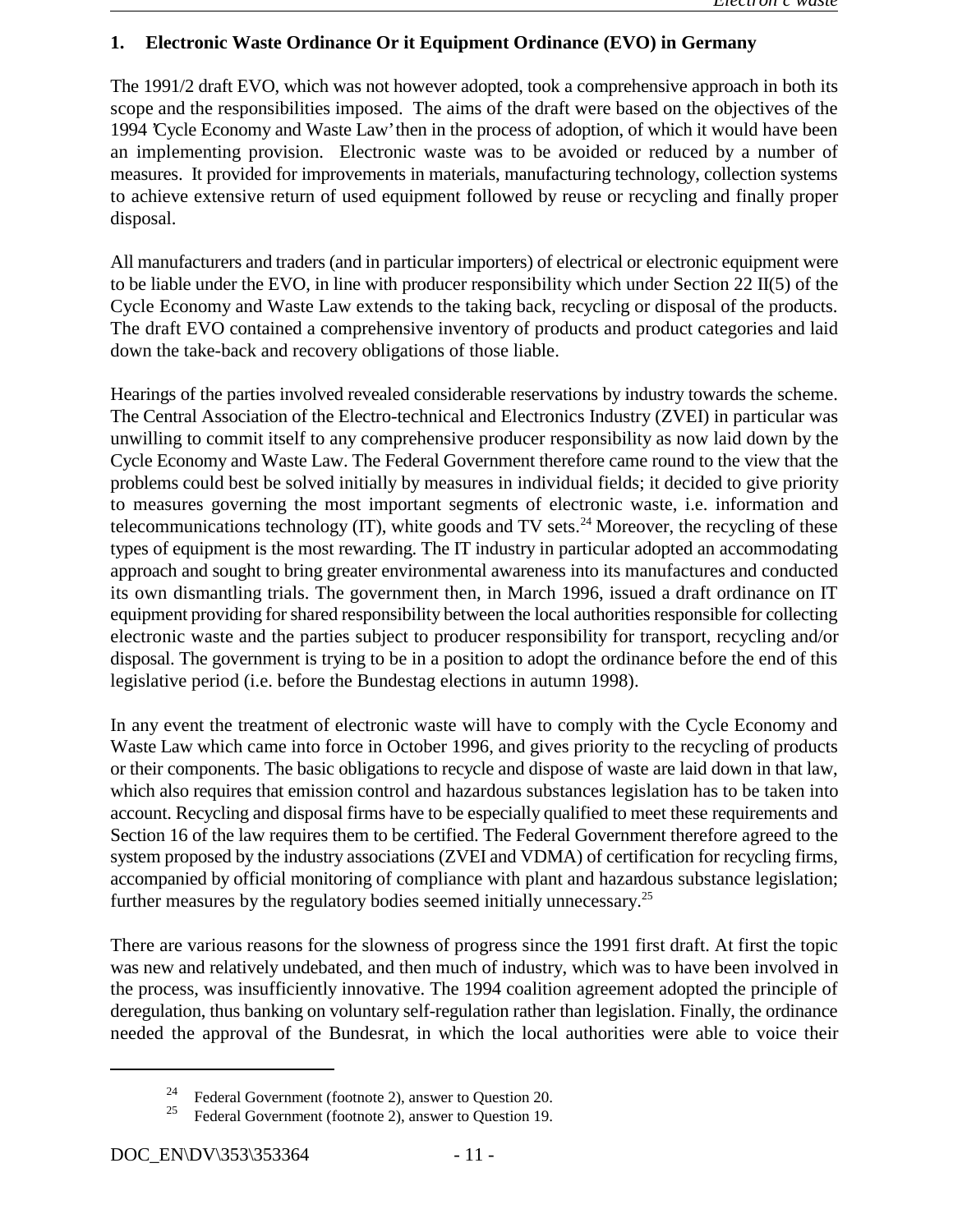conflicting interests as against the Länder. This reduced the chances of adoption as there is no conciliation procedure in the case of ordinances as opposed to bills subject to an affirmative vote by the Bundesrat.

## **2. Regulatory provisions in other countries**

In the **USA** a Commission comprising representatives of the environmental authority, the Senate and industry proposed that an eco symbol be awarded for taking back old electrical appliances. Detailed refurbishment and recycling requirements were described, and regulations for recycling-friendly product design have been drawn up.<sup>26</sup> Bills are now in progress in several States.

**Japan** has had an ordinance on the return of large items of electrical equipment including refrigerators.<sup>27</sup> More ambitious draft legislation has been drawn up.

**Brazil** has prepared a waste industry strategy with special provisions for the return of electronic waste.

**Switzerland** plans to require dealers, manufacturers and importers (producer responsibility) to take back electronic waste, and export controls. The return of goods is to be free of charge if a similar new piece of equipment is being bought or it can be proved that a disposal charge was paid in advance. The Swiss ordinance lays down minimum standards for waste treatment. Priority is laid on recovery, especially of metals. Plastics, if there is no ecological sense in dismantling them, are incinerated.28

In **Norway** a working party in 1996 recommended that by 2000 the Government introduce a controlled collection system to make at least 80% of electronic waste available for recovery and recycling. The bill drafted by the working party provides for domestic electronic waste to be delivered free of charge either to a local authority waste dump or to the dealer, while businesses could return their electronic waste free of charge to dealers only if they purchased comparable equipment. Responsibility for collecting, recycling or other treatment of electronic waste would lie with manufacturers and importers. Agreements with the electrical and electronics industry could also be concluded on the objectives of waste treatment operations.<sup>29</sup>

The overall picture in the **EU countries** varies. While Germany, the Netherlands, Denmark and Sweden have recently proposed their own draft provisions, Finland, France, Austria and the UK are waiting for a European directive. Italy has imposed take-back obligations for some types of electronic waste; if the industry has not set up collection systems by the end of 1999, a 10% deposit will be charged on household appliances.<sup>30</sup> France would like to conclude take-back agreements with industry; Austria has concluded voluntary agreements with industry on the basis of the substance of the German EVO. $^{31}$  Many countries are running pilot projects, which have revealed the difficulty of setting up an effective collection system.<sup>32</sup> Other countries such as Greece, Ireland and Portugal do not seem to have woken up to the problem.

 $\frac{26}{27}$  Koellner/Fichtler, p. 200 et seq.

 $\frac{27}{28}$  Koellner/Fichtler, p 201.

 $\frac{28}{29}$  SiLine, 26.3.1997, http://www.silin.com/880\_umwelt.

 $^{29}$  Haznews (ISSN 0953-5357), May 1996.

 $\frac{30}{31}$  COM, Recovery of WEEE, p. 32.

 $\frac{31}{32}$  Koellner/Fichtler, p. 200.

COM, Recovery of WEEE, p. 38 et seq., especially p. 51 et seq.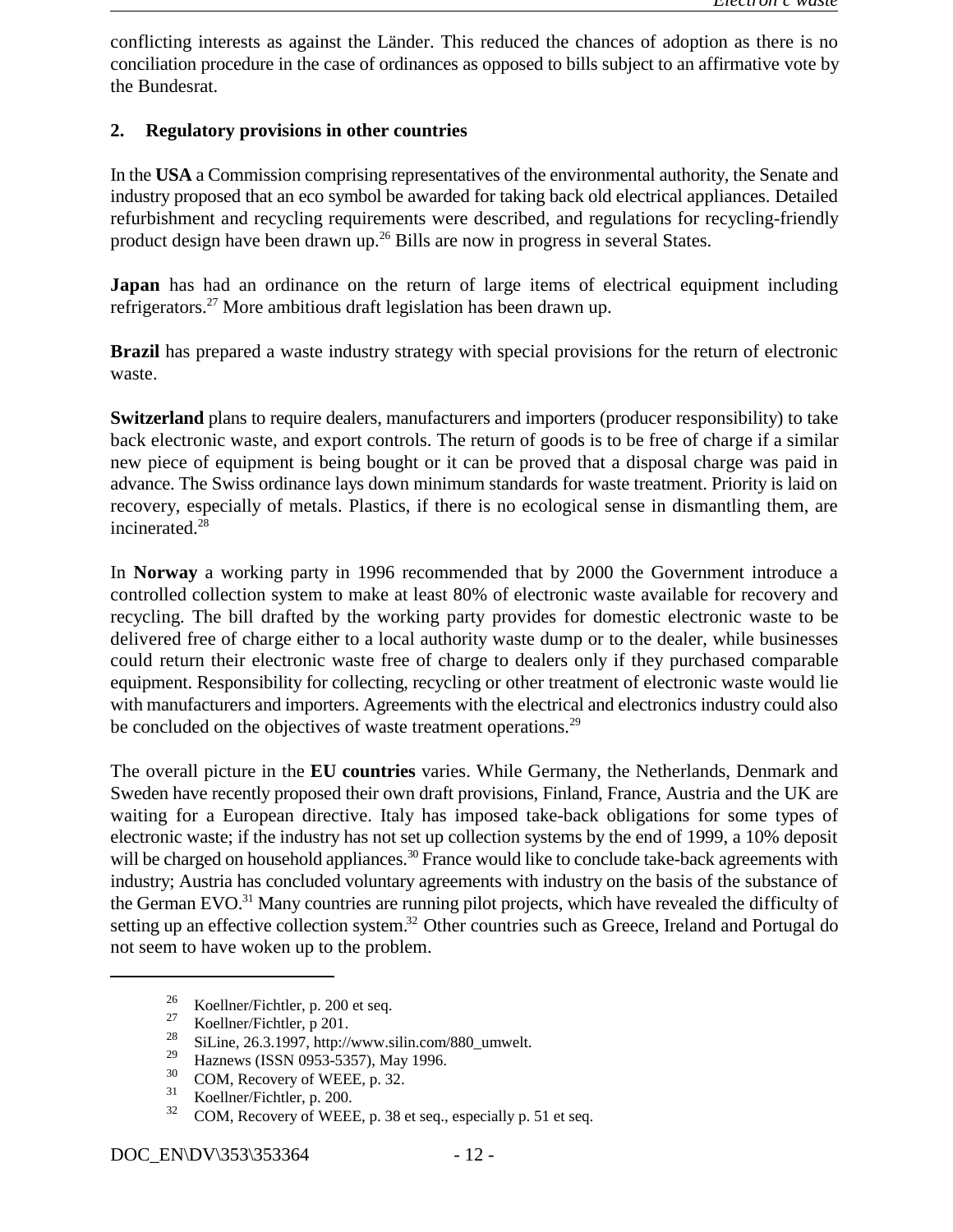Local authority schemes are the cheapest, while retailer-based return systems are usually much more expensive.<sup>33</sup>

## **3. Commission plans**

The Commission intends to submit a draft directive by October 1998. It is taking a comprehensive approach, i.e. the directive is to cover all electrical and electronic products and apply to both domestic and business waste. It will therefore be based on producer responsibility of the manufacturer/importer. When purchasing a new piece of equipment, the final consumer is to be entitled to return electronic waste free of charge. The proposal is that this should be financed by a disposal charge added to the price of new products; for equipment already on the market to which producer responsibility cannot be attached, a further charge on purchase will initially be made. The directive is also intended to include clear definitions and in particular to restrict the use of heavy metals to a transitional period.

## **4. Reactions of European industry**

The European electrical and electronics industry responded to the Commission strategy as laid down in October 1997 with an 11-point statement.<sup>34</sup> It warns against jeopardizing individual markets and the competitiveness of European industry as could result from varying national transposition of the directive.

The directive should not prohibit individual substances; this would have to be done in relation to existing European legislation and in accordance with OECD measures and the Basle Convention. The industry was seeking to remove dangerous substances from its products.

Responsibility would have to be shared between all parties in the product chain, thus including private and business consumers.

The directive should be open to solutions put forward by the industry, manufacturers were seeking to use used or recycled parts in their new products.

Local authorities, the respective industries or companies should be responsible for collecting and recycling electronic waste. The directive should not cover 'historical' waste. Standards for marking materials used should be developed in cooperation with the appropriate standards institutions. The industry rejected a Commission proposal for a data bank on materials used as unnecessary and expensive red tape.

 $33$  Strange, p. 7.

EACEM, EECA, ECTEL, ELC, EUROBIT, EUROM II, EUROPACABLE: Comments on the DG XI Working Paper on Management of Waste from Electrical and Electronic Equipment (WEEE) – 11 Bullet Points –, Draft Version 2 December 1997.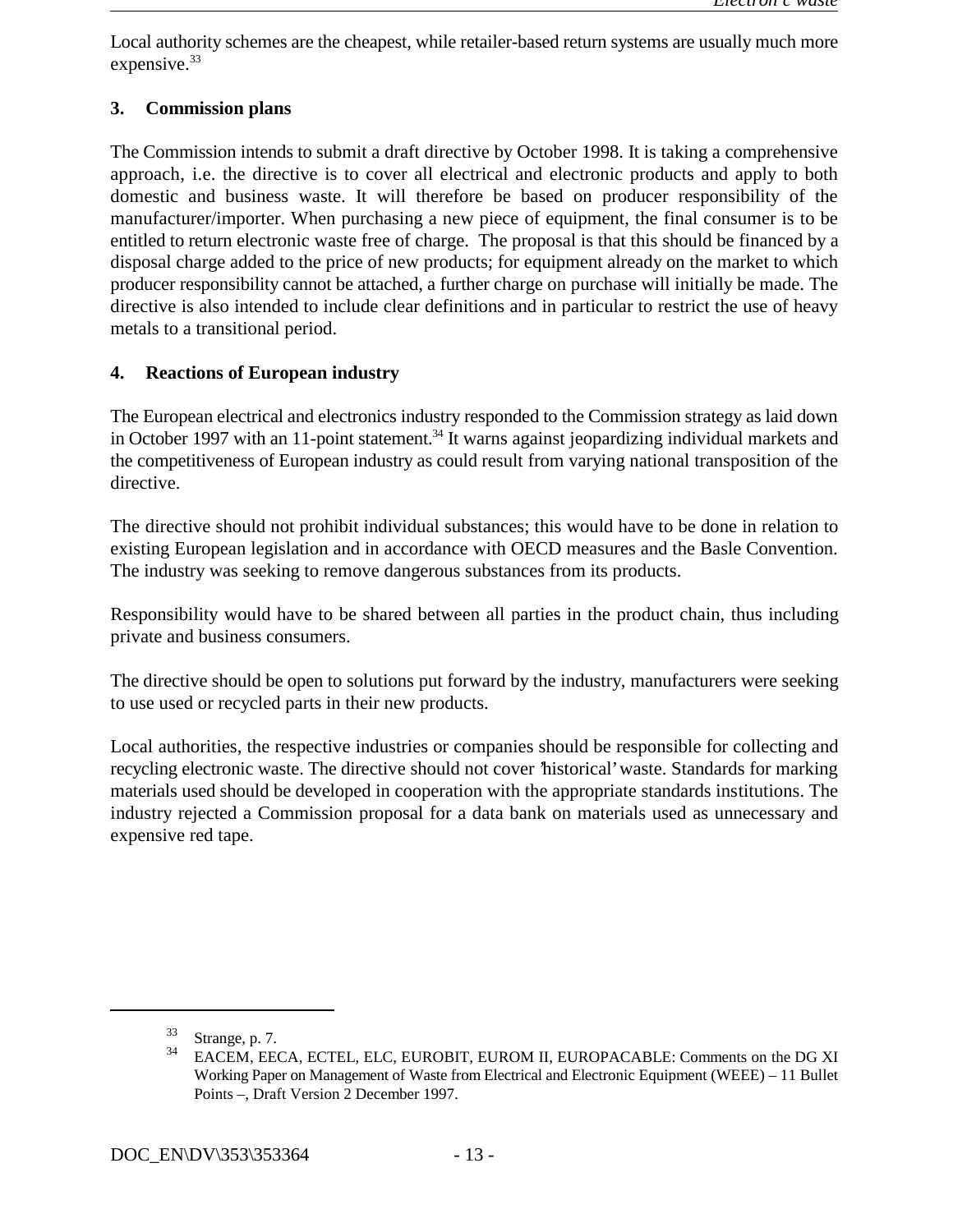#### **5. Summary**

Nearly all the Member States, like other major industrialized countries, have recognized the need for action on the disposal of electronic waste. Developments in the pioneer countries have led the Commission to take a comprehensive approach as regards products and producer responsibility, as proposed right at the start in Germany. Industry on the other hand wants a great many changes and refers to its own actions.

The description of events in Germany shows the difficulties to be overcome. The Commission will be submitting its proposals by October 1998.

## **E. Looking ahead**

Electronic waste raises serious problems to which as yet no convincing solution has been brought into full-scale operation. In general, recycling is feasible and would be environmentally beneficial<sup>35</sup> Effective legislation must be introduced at European level if distortions of competition in the single market are to be avoided. It will have to be soon, as older and less easily disposed of equipment is piling up in the waste. The framework will have to be established soon for the sake of the large and small companies involved in the recovery of electronic waste. It would make sense on both environmental (transport logistics) and economic (jobs, competition) grounds to support decentralized small and medium-sized undertakings, which would also coincide with the EU's policy of giving preference to SMUs.

As with waste in general, attention needs to begin with manufacturing, i.e. by avoiding hazardous components and reducing the variety of materials used and labelling them. Standardization could be of help here. A regulation or directive could encourage industry on these lines.

The dispute over producer responsibility or shared responsibility by consumers is pointless. The question whether supply or demand is more responsible for consumption can never be objectively answered. As the bottom line is who pays, shared responsibility cannot be avoided. Even the plans in many countries for take-back free of charge, on which public acceptance is largely dependent, cannot prevent industry adding the cost to the price of its products. The consumer always pays, whether for ecological crime or for preventing it. That is why the debate on the distinction between consumers and taxpayers does not lead very far either. The vital point about electronic waste is that harmonized European rules must be adopted, and soon.

See COM, Recovery of WEEE, p. 99.